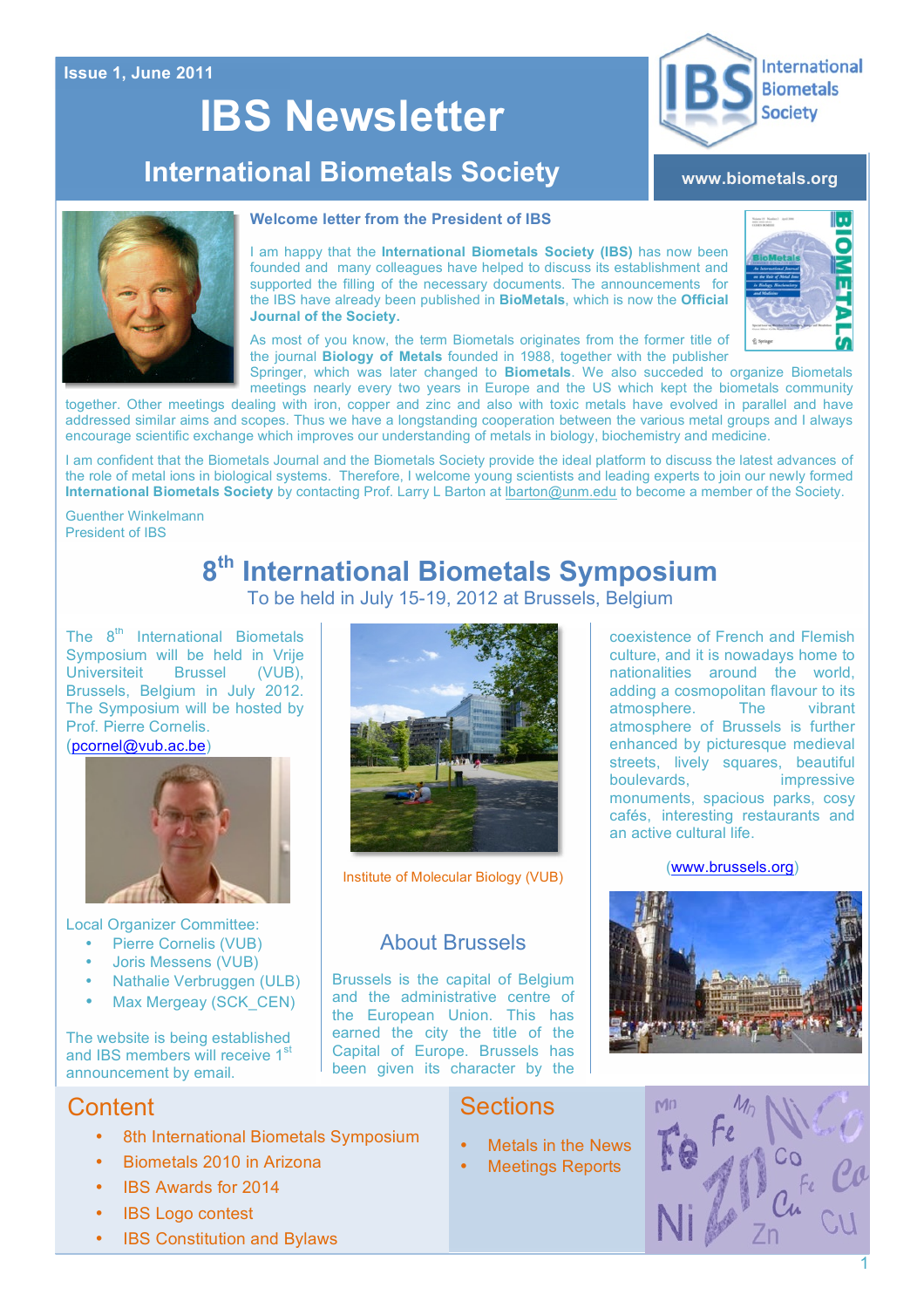### **Metals in the News**

#### **[IBIS 2011 Meeting](http://www.bioiron.org/default.aspx)**

**Meeting of the International BioIron Society** May 22-26, 2011 Vancouver, BC, Canada

#### **FEMS 2011**

**4th [Congress of European](http://www2.kenes.com/fems2011/Pages/Home.aspx)  Microbiologists** June 26-30, 2011

Geneva, Switzerland Workshop: **Metals and microbes**

Chairs: **Nigel Robinson**, UK **Pierre Cornelis**, Belgium

#### **Gordon Research Conference**

**[Cell Biology of Metals](http://www.grc.org/programs.aspx?year=2011&program=cellbiomet)** July 31 - August 5, 2011 Salve Regina University Newport, RI, USA Chairs: **David P. Giedroc** & **Sabeeha Merchant**

#### **TEMA14**

**[14th International Symposium on](http://www.tema14.org/temayw/index.html)  Trace Elements in Man and Animals.** September 19-24, 2011 Enshi, Hubei, China.

#### **ISTERH 2011**

**[Meeting of the International](http://www.isterh.com/)  Society for Trace Elements Research in Humans** October 16-21, 2011 Antalya, Belek, Turkey

#### **ISZB 2012**

**[Meeting of the International](http://www.iszb2012.org/welcome-to-iszb-2/)  Society for Zinc Biology** January 15-19, 2012 Melbourne, Australia

### Biometals in the desert

The 7th International Biometals Symposium (Biometals 2010) was held in Tucson, Arizona (USA) in July 2010. The meeting was hosted by Chris Rensing and Megan McEvoy, from the University of Arizona, and took place in the beautiful Westin La Paloma Resort in the foothills of the Santa Catalina Mountains. The meeting was a great success with 150 participants. The scientific program<br>included sessions dedicated to sessions dedicated to



siderophores and iron transport, arsenic toxicity and transformation, interplay of metals, metals and gene regulation, metals in disease, metal transport, and metals in microorganisms. One highlight of the symposium was the presentation of the Igor Stojiljkovic Lecturer Award to Prof. Klaus Hantke of the University of Tübingen, in recognition of his outstanding contributions in the biometals field towards understanding iron transport. The meeting witnessed the birth of the International Biometals Society.



### **IBS Awards 2014**

This is the time to send nominations for the following two IBS awards for 2014. The Igor Stojiljkovic Award is for outstanding research in the biometals field and the Heritage Award is to recognize an individual for contributions in the area of biometals. Members of IBS are



Klaus Hantke received the Igor Stojiljkovic Award in Biometals 2010.

requested to send names of nominees for the Igor Stojiljkovic Award and the Heritage awards to: omartzwg@hotmail.com. To help in the evaluation of your nominee, please provide a few sentences about the individual. Previous winners of the Igor Stojiljkovic Award are Volkmar Braun, 2006; James Camakaris, 2008; Klaus Hantke, 2010; and Jorge Crosa, 2012. The previous winner of the Heritage award is Guenther Winkelmann, 2012. The 2014 awardees will be announced at the 2012 International Biometals Symposium.

### IBS Logo Contest

The IBS needs a logo and you can help by suggesting one to Larry Barton (lbarton@unm.edu).

A suitable "prize" will be given to the author of the logo selected. Logo will appear on the Biometals journal, IBS Newsletter and all official communications.

### IBS Constitution and **Bylaws**

A copy of the constitution of IBS will be published in the August, 2011 issue of BIOMETALS. Discussion, vote and approval of the constitution and by laws of the IBS will occur at the General Assembly associated with the 8<sup>th</sup> Biometals Symposium.